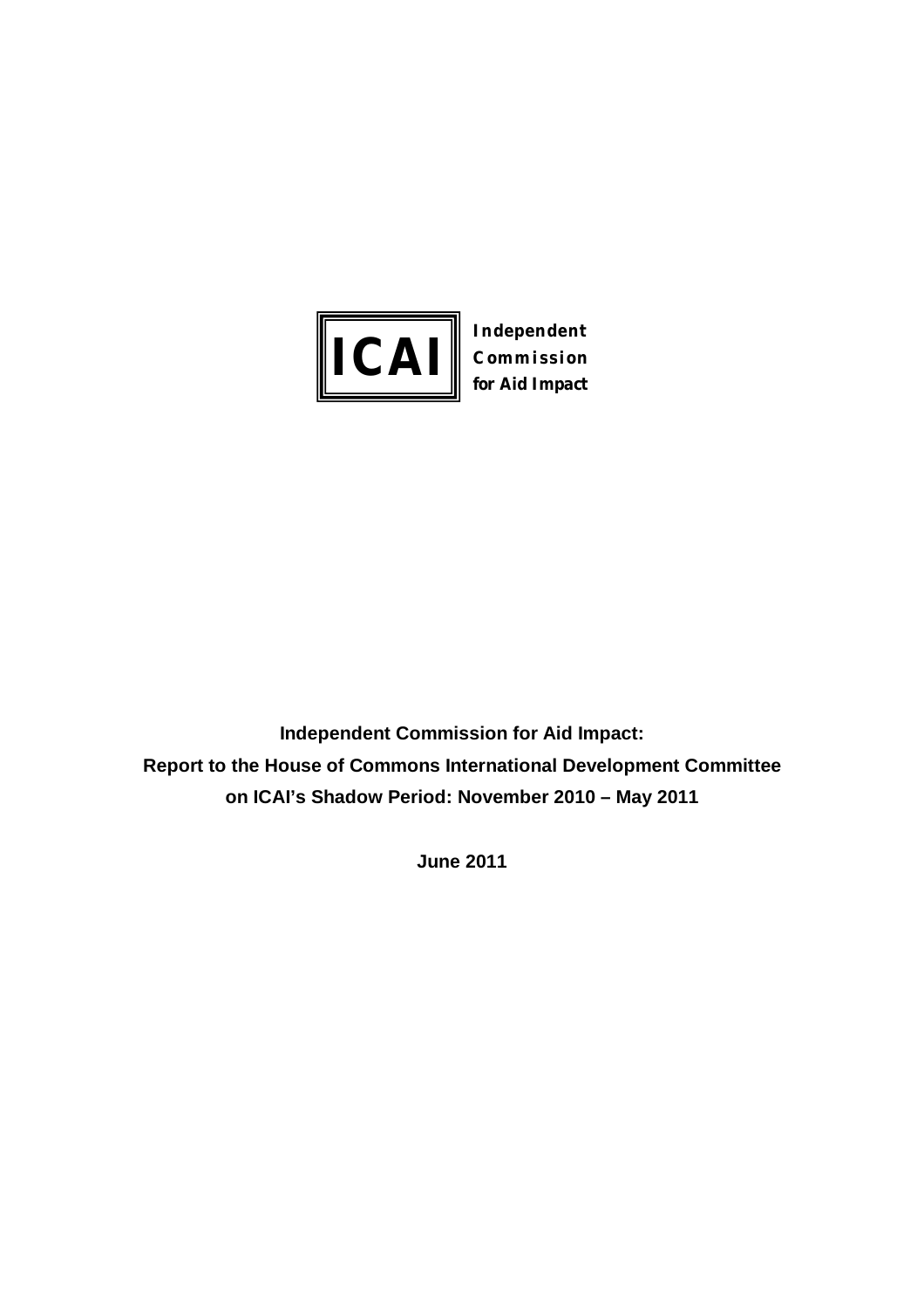# **CONTENTS**

| Introductory letter to the International Development Committee | 3                       |
|----------------------------------------------------------------|-------------------------|
| <b>Establishment of ICAI</b>                                   | $\overline{\mathbf{4}}$ |
| <b>Achieving Permanent Status</b>                              | 4                       |
| <b>Commissioner Appointments</b>                               | 5                       |
| <b>Recruitment of Secretariat Staff</b>                        | 6                       |
| <b>Appointment of Contractor</b>                               | 6                       |
| Stakeholder Engagement                                         | 8                       |
| Parliament                                                     | 8                       |
| <b>DFID and Whitehall</b>                                      | 8                       |
| Wider Stakeholder Engagement                                   | 8                       |
| <b>Public Consultation</b>                                     | 8                       |
| Work Plan                                                      | 9                       |
| <b>Activities</b>                                              | 9                       |
| <b>Board Meetings</b>                                          | 9                       |
| Launch                                                         | 10                      |
| Commissioners' Induction                                       | 10                      |
| <b>Next Steps</b>                                              | 12                      |
| Expenditure                                                    | 13                      |
| <b>Expenditure Arrangements</b>                                | 13                      |
| <b>Commissioners and Secretariat Staff</b>                     | 14                      |
| Accommodation                                                  | 15                      |
| <b>Synthesis Report</b>                                        | 15                      |
| Website                                                        | 15                      |
| <b>Contractor Costs</b>                                        | 15                      |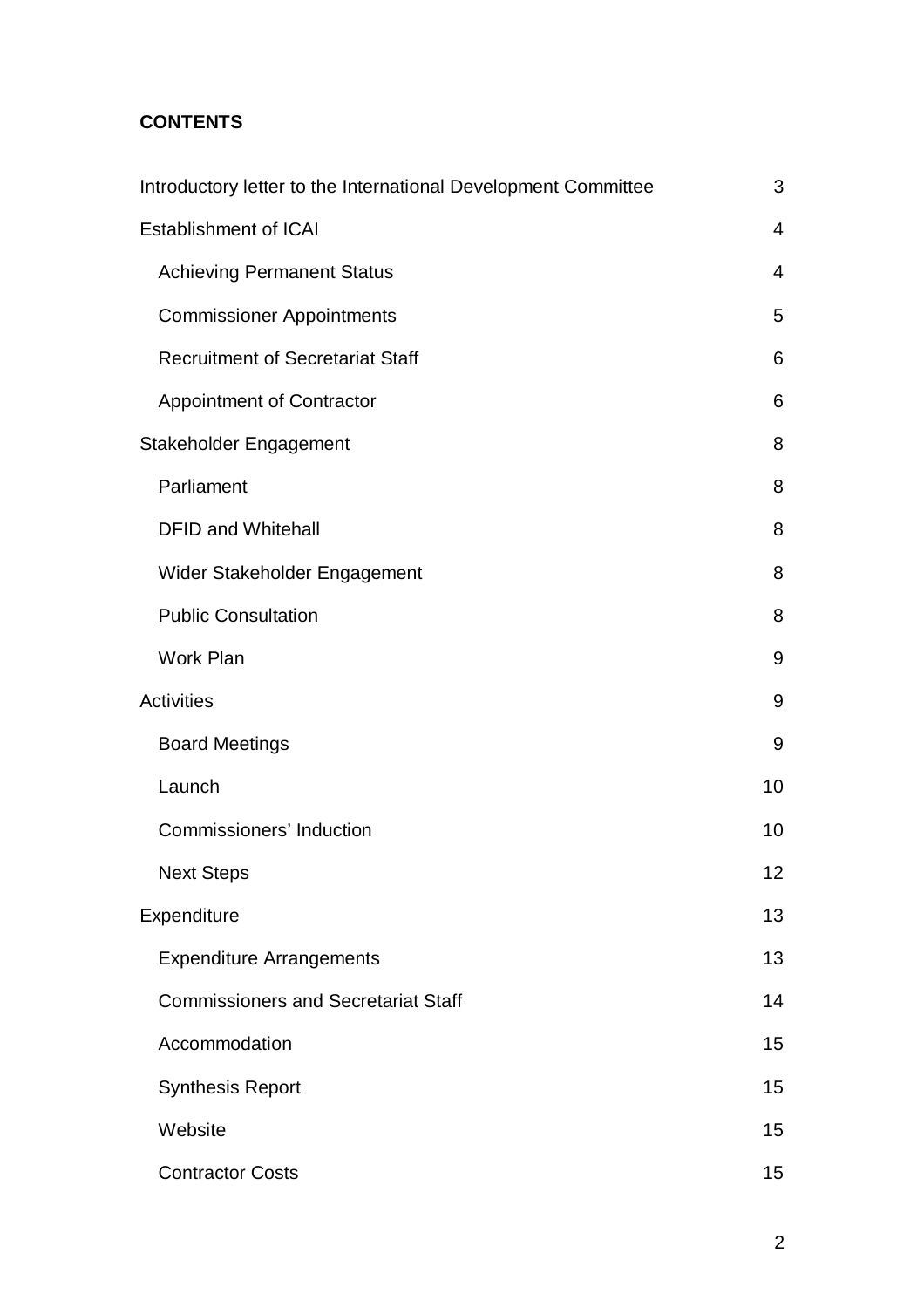Dover House, 66 Whitehall London SW1A 2AU Tel: 020 7270 6734



**Independent Commission for Aid Impact**

Rt Hon Malcolm Bruce MP Chairman International Development Committee 7 Millbank SW1P 3JA

27 June 2011

Per Christman

I enclose the Independent Commission for Aid Impact's (ICAI's) first report, which sets out ICAI's activity and expenditure for the shadow period up to our official launch on 12 May. My fellow Commissioners and I believe that we have made good progress in a short space of time, using our resources wisely and establishing constructive relationships with Parliament, our contractor, Government Departments and both national and international stakeholders.

My fellow Commissioners and I do not underestimate the challenge facing us in the coming months and years. We look forward to helping the Committee, others in Parliament and the wider public gain assurance as to whether the Government is spending Official Development Assistance to good effect.

por vives

Graham Ward CBE Chief Commissioner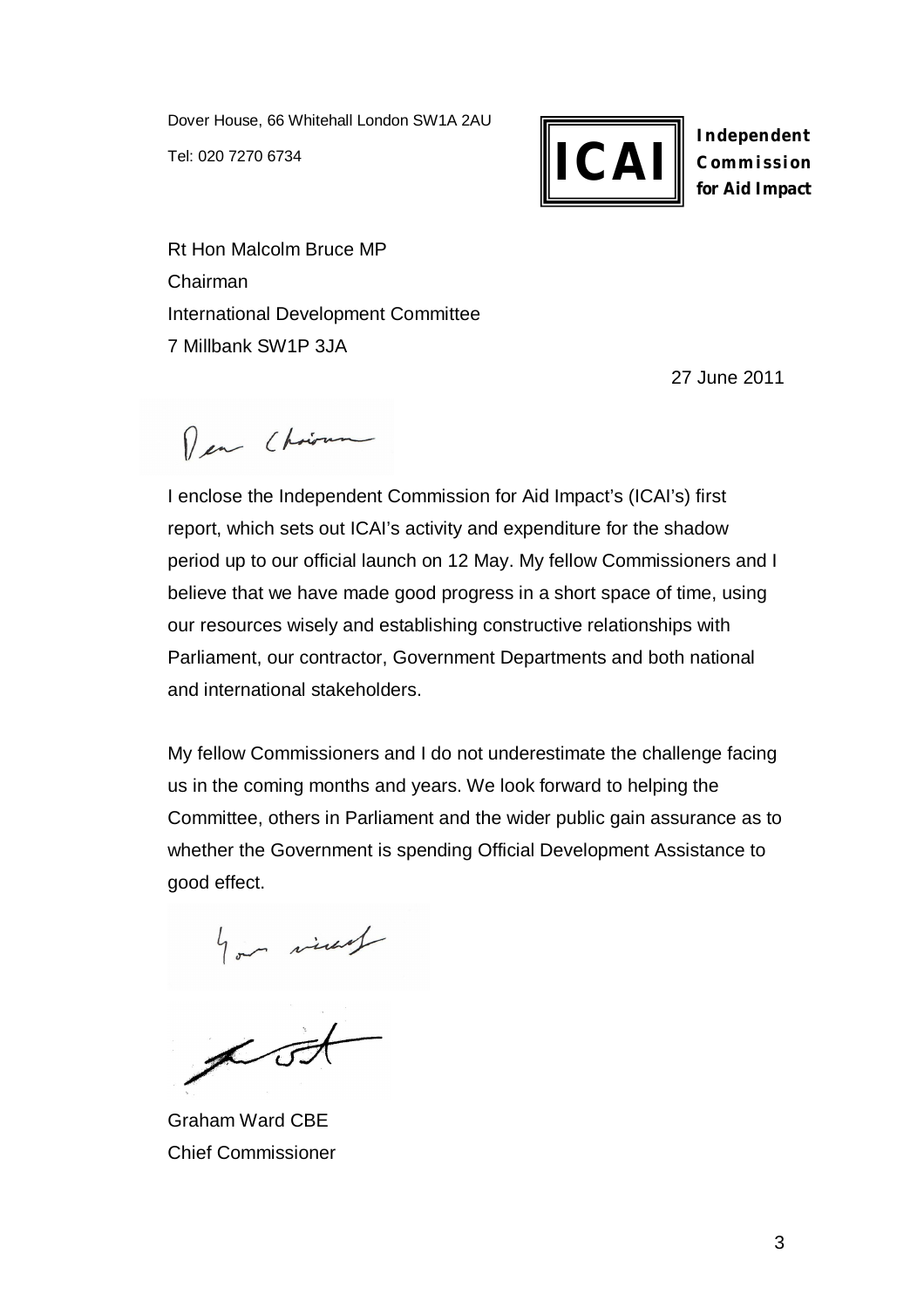# **Establishment of ICAI**

## **Achieving Permanent Status**

- 1. On 3 June 2010, the Secretary of State for International Development, the Rt Hon Andrew Mitchell MP, gave a speech to Oxfam and Policy Exchange at the Royal Society in London in which he announced his intention to create an independent aid watchdog.
- 2. The Secretary of State said: 'The Government's commitment to spend 0.7% of GNI on ODA (Official Development Assistance) by 2013 imposes on us a duty to secure value for money, ensure accountability to the British public and build on what works. To guarantee this, all our aid must be independently evaluated. The British taxpayer must be confident that the Government's development work has been shown independently to have produced results and saved lives.'<sup>1</sup>
- 3. The Department for International Development (DFID), together with the Cabinet Office, undertook a review of possible ICAI structures and permanent status before a decision on the long term future of ICAI was made. The review set out the wider policy context and the functions ICAI would need to fulfil and explored a variety of delivery options against four criteria (independence, accountability, impact and economy). After comparison with other options, the review recommended the establishment of ICAI as an Advisory Non-Departmental Public Body.
- 4. In announcing his intention to establish ICAI, the Secretary of State expressed his wish that it should achieve permanent status within twelve months. ICAI met this aspiration being formally launched as an Advisory Non-Departmental Public Body on 12 May 2011.
- 5. ICAI negotiated a Framework Agreement and Memorandum of Understanding with DFID. These documents were signed by the Chief

 $\overline{1}$ 1 The whole text of the speech is available at: http://www.dfid.gov.uk/Media-Room/Speeches-andarticles/2010/Full-transparency-and-new-independent-watchdog-will-give-UK-taxpayers-value-formoney-in-aid-/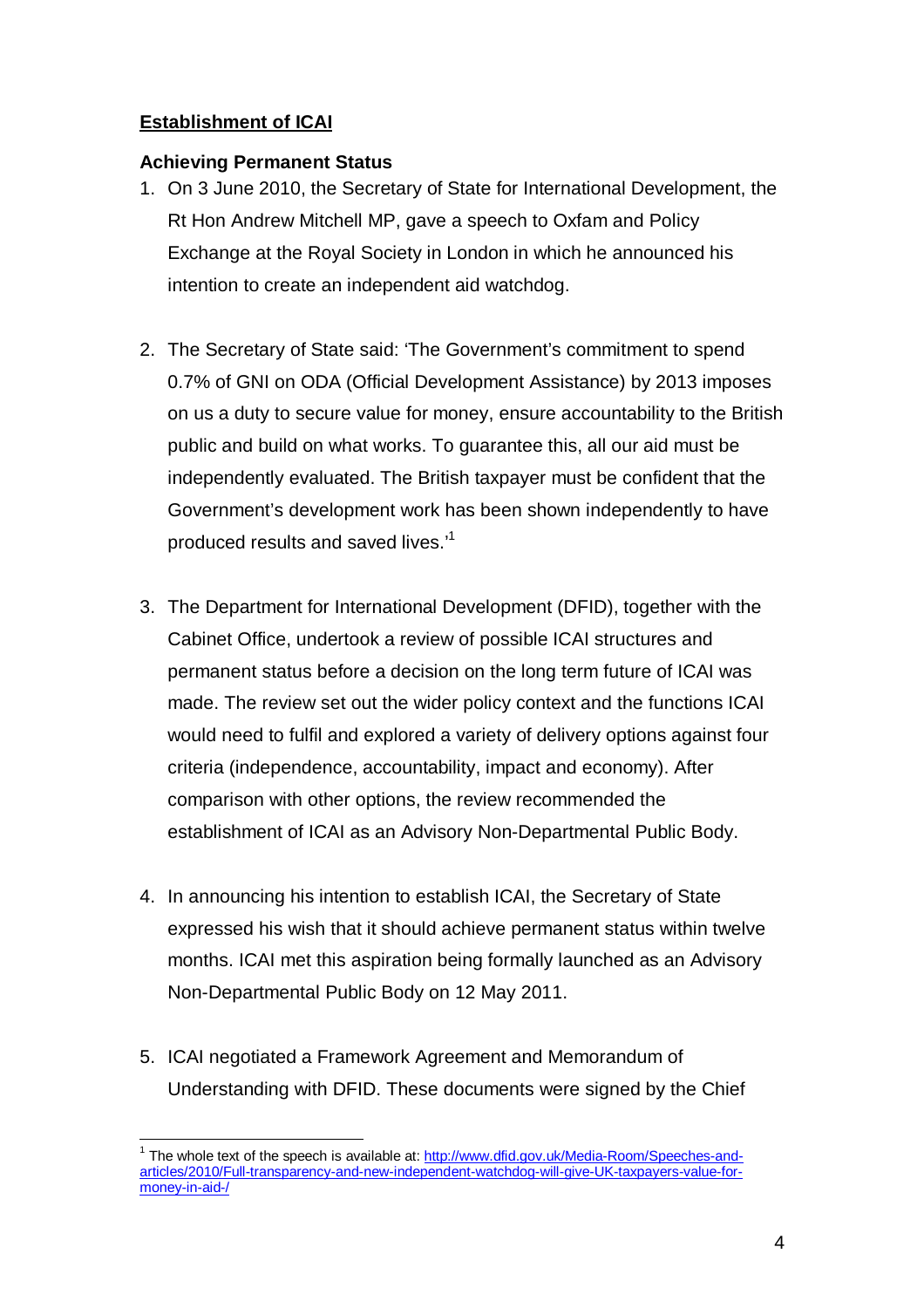Commissioner and the Secretary of State for International Development in May 2011.

- 6. The Framework Agreement and Memorandum of Understanding provide the basis for the establishment of ICAI. The Framework Agreement sets out the broad framework within which ICAI will operate as a permanent body from May 2011 to May 2015. The Memorandum of Understanding describes the respective roles and responsibilities of ICAI, DFID and other Departments which spend Official Development Assistance. These documents – which are valid until 2015 – confirm the independent position of the Commissioners.<sup>2</sup>
- 7. A robust and rigorous review of ICAI will take place by the end of 2013, to assess the continuing need for an independent scrutiny function and the control and governance arrangements. The review will be overseen by a challenge group, with terms of reference and membership agreed by the Cabinet Office.

# **Commissioner Appointments**

- 8. The candidacy of the Chief Commissioner, Graham Ward CBE, was endorsed by the International Development Committee and he was formally appointed in October 2010. Mark Foster, John Githongo and Diana Good were proposed by the Secretary of State as the government's candidates for the role of Commissioners. The three Commissioners were appointed to the shadow body during January and February 2011 in the first instance and to the permanent body in May 2011.
- 9. The three Commissioners were selected on the basis of merit, following an open competition run by the Appointments Commission in line with the Office of the Commissioner of Public Appointments Code. The positions were advertised widely, over 300 applications were received and 12 candidates interviewed by a panel (comprising of the ICAI Chief

<sup>&</sup>lt;u>2</u><br><sup>2</sup> These documents are available at:

http://icai.independent.gov.uk/about/background/founding-documents/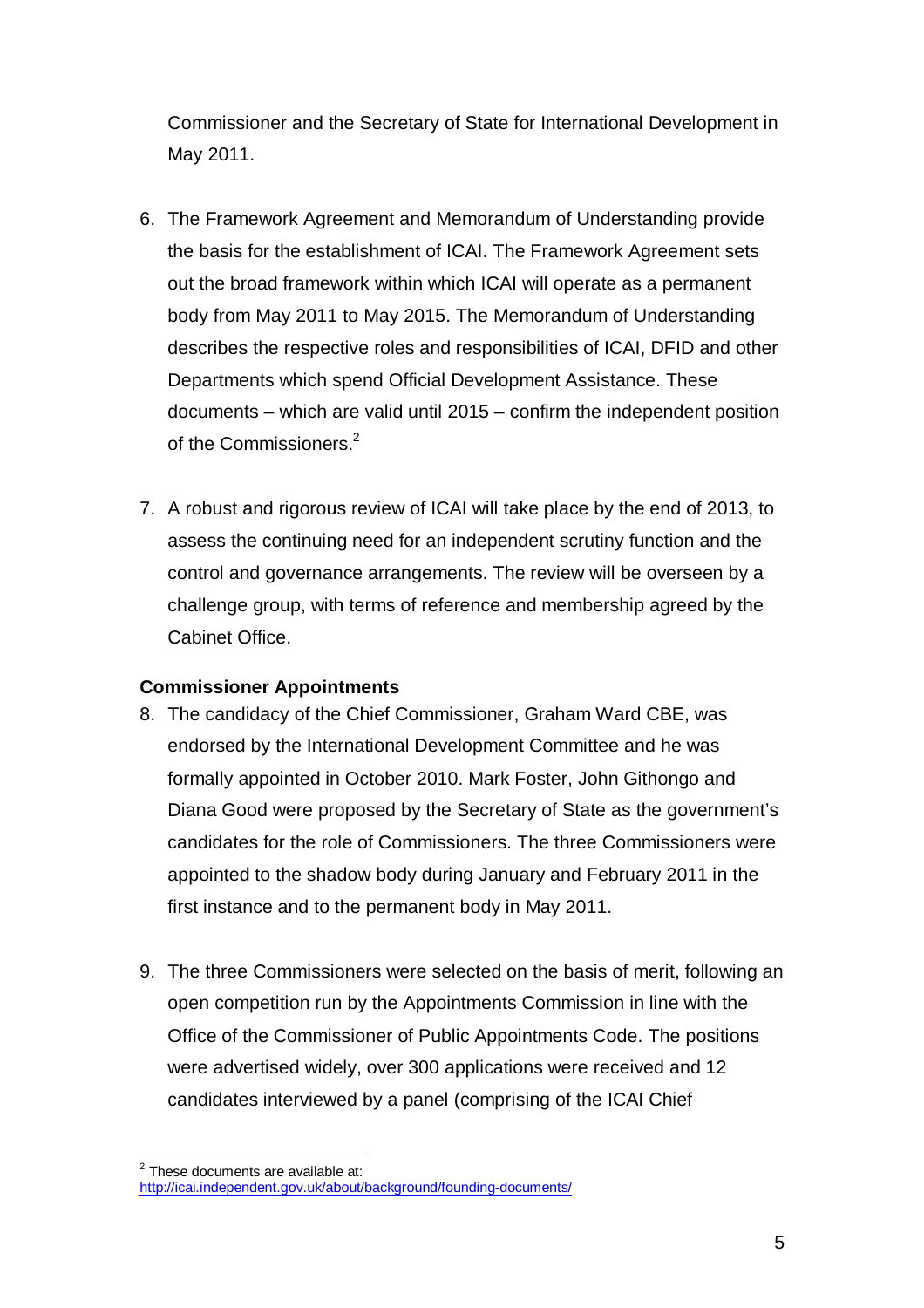Commissioner, DFID's Director General for Corporate Performance and Finance and an Independent Assessor).

10.Following a detailed assessment of the recruitment process, the appointments of the four Commissioners were approved by the interim Commissioner for Public Appointments. The interim Commissioner also confirmed that the Secretary of State could roll these positions forward and appoint all Commissioners to the permanent body for a single fixed term of four years without further open competition. All four Commissioners have now been appointed to the permanent body.

#### **Recruitment of Secretariat Staff**

- 11.Over the course of the shadow period, we have recruited three members of staff: a Head of Secretariat, a Communications and Research Officer and an Executive Assistant. A recruitment exercise is underway to appoint a fourth member of staff – a Programme Manager – who will have responsibility for the management of the contractor and management of the contents of the work plan.
- 12.None of these staff members come from DFID or other Departments with significant Official Development Assistance expenditure. They can therefore undertake their duties independently.

#### **Appointment of Contractor**

- 13.Together with DFID, we undertook the process to find a contractor that would support us in delivering evaluations, value for money reports and investigations. Bidders were expected to deliver a range of skills and expertise in audit/assurance, evaluation and development, with experience from both the public and private sectors; and to marry together National Audit Office-style scrutiny with development expertise.
- 14.The process was undertaken in accordance with the Restricted procedure of the Public Contracts Regulations 2006. Notice of the planned contract award and terms of reference was placed in the Official Journal of the European Union in September 2010. Six expressions of interest from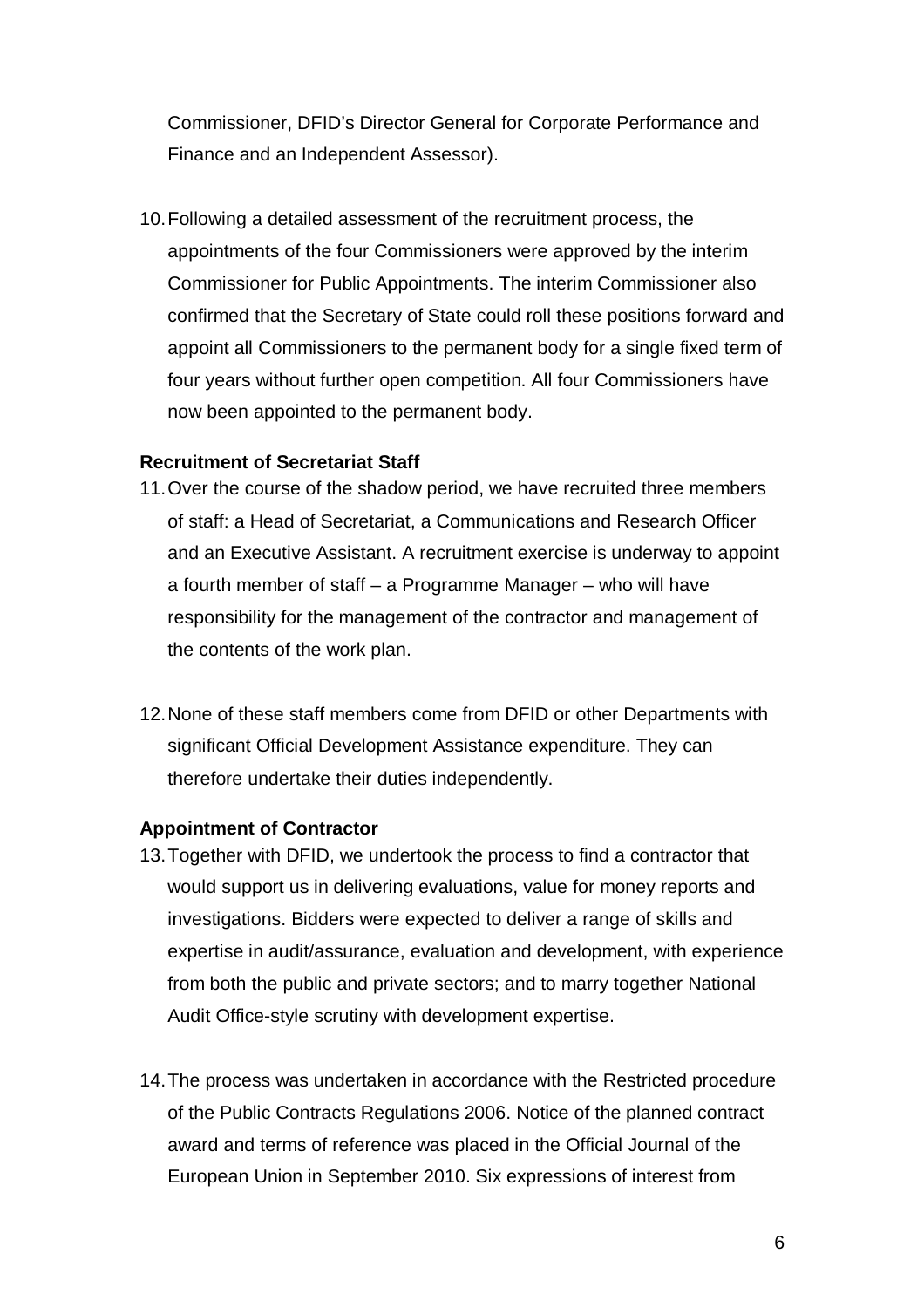potential bidders were received in October 2010 and four bidders were then invited to submit detailed tenders.

- 15. In January 2011, the Selection Panel<sup>3</sup> met to assess the bids against defined technical and commercial criteria and invited two bidders to make presentations, after which KPMG was selected as the preferred bidder. DFID, ICAI and KPMG agreed a final contract at the beginning of May 2011.
- 16.KPMG's bid was based on a partnership with three other organisations: Agulhas Applied Knowledge – a UK-based development consultancy; CEGA – a multi-disciplinary research centre based at the University of California, Berkley, which specialises in development evaluations; and SIPU International, whose expertise lies in joint donor evaluations and capacity building.
- 17.The contract will operate on the basis of a fixed annual fee for management services and a call-down arrangement for the costs of individual reports, under an overall financial cap. There are also break points in the contract which allow us to review performance and, if necessary, terminate the arrangement. This model ensures that value for money can be maximised for each report. If there is a conflict of interest or if we are dissatisfied with performance, the non-exclusive nature of the contract means we can ask other firms to carry out work.

 3 The Selection Panel included the ICAI Chief Commissioner (in a non-voting capacity because of a potential conflict of interest), the ICAI Head of Secretariat, a senior DFID civil servant and representatives from HM Treasury and the Department for Energy and Climate Change. The Clerk of the International Development Committee attended as an observer.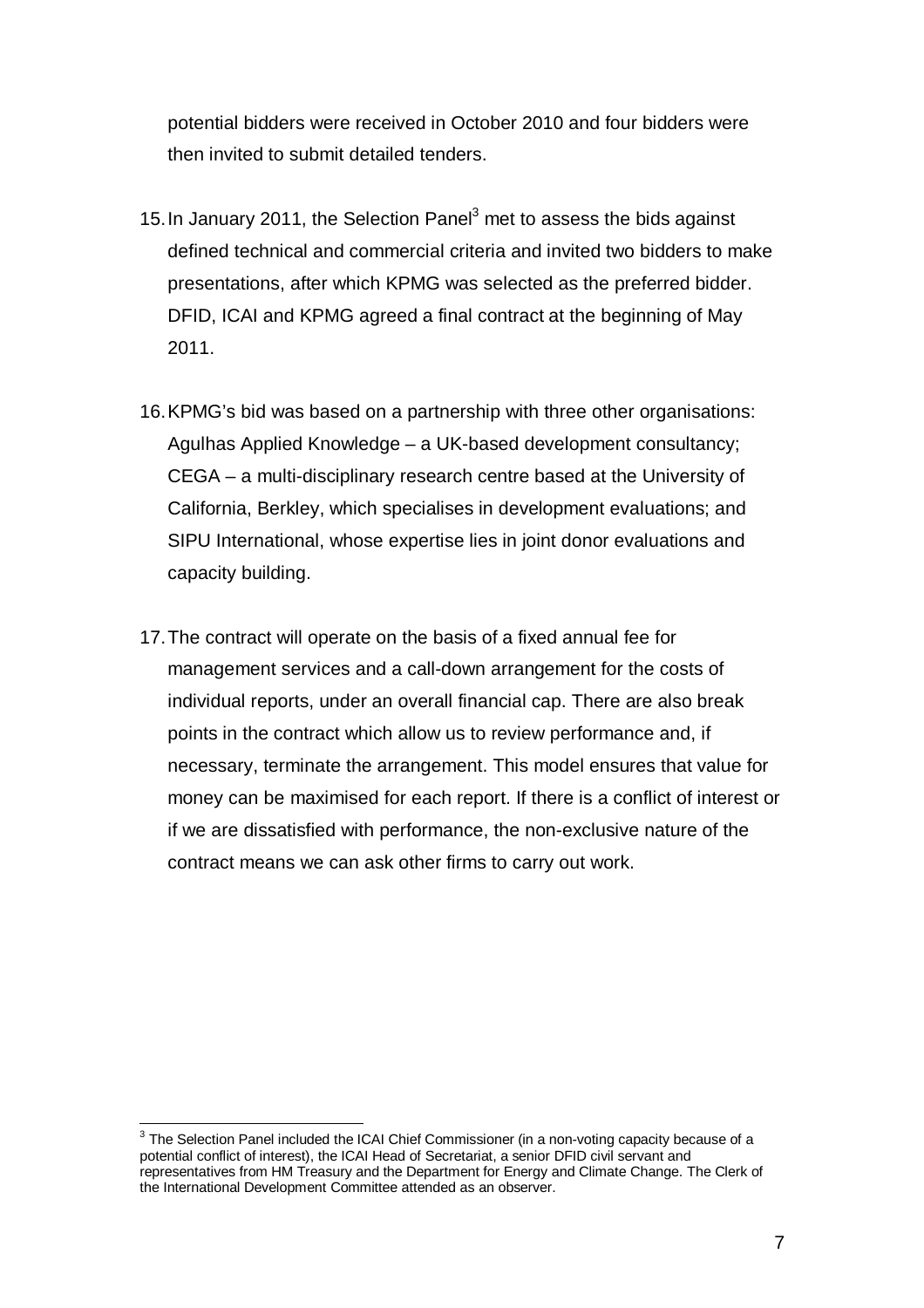# **Stakeholder Engagement**

#### **Parliament**

- 18.ICAI reports directly to the House of Commons International Development Committee. The Committee held a pre-appointment hearing for Graham Ward on 26 October 2010 to examine his suitability for the position of Chief Commissioner. The Committee took evidence from the other three Commissioners on 4 May 2011, questioning them about their expertise and independence. At this hearing the Committee also discussed the ICAI work plan and progress to date in establishing ICAI as a permanent body.
- 19.Secretariat staff held other meetings with Members of Parliament, peers and officials to discuss the development of the work plan and brief them on planned ICAI activity.

#### **DFID and Whitehall**

20.The Commissioners and Secretariat staff have undertaken a series of meetings with the various Government Departments which spend Official Development Assistance, including the Ministry of Defence, the Foreign and Commonwealth Office, the Department for Energy and Climate Change, the Home Office and the Department for Food, Agriculture and Rural Affairs. The objective of these meetings was to brief Departments on the purpose of ICAI and understand how those Departments manage their Official Development Assistance programmes.

#### **Wider Stakeholder Engagement**

21.Staff and Commissioners have engaged in a wide range of meetings with the NGO community, academics and evaluation specialists, international partners, private sector representatives, current and former officials of relevant Departments and representatives of the media with particular interests in development.

#### **Public Consultation**

22.ICAI held a consultation to ask members of the public and stakeholders which countries and areas of activity they would like ICAI to review. In line with Government guidelines on consultations, the ICAI consultation ran for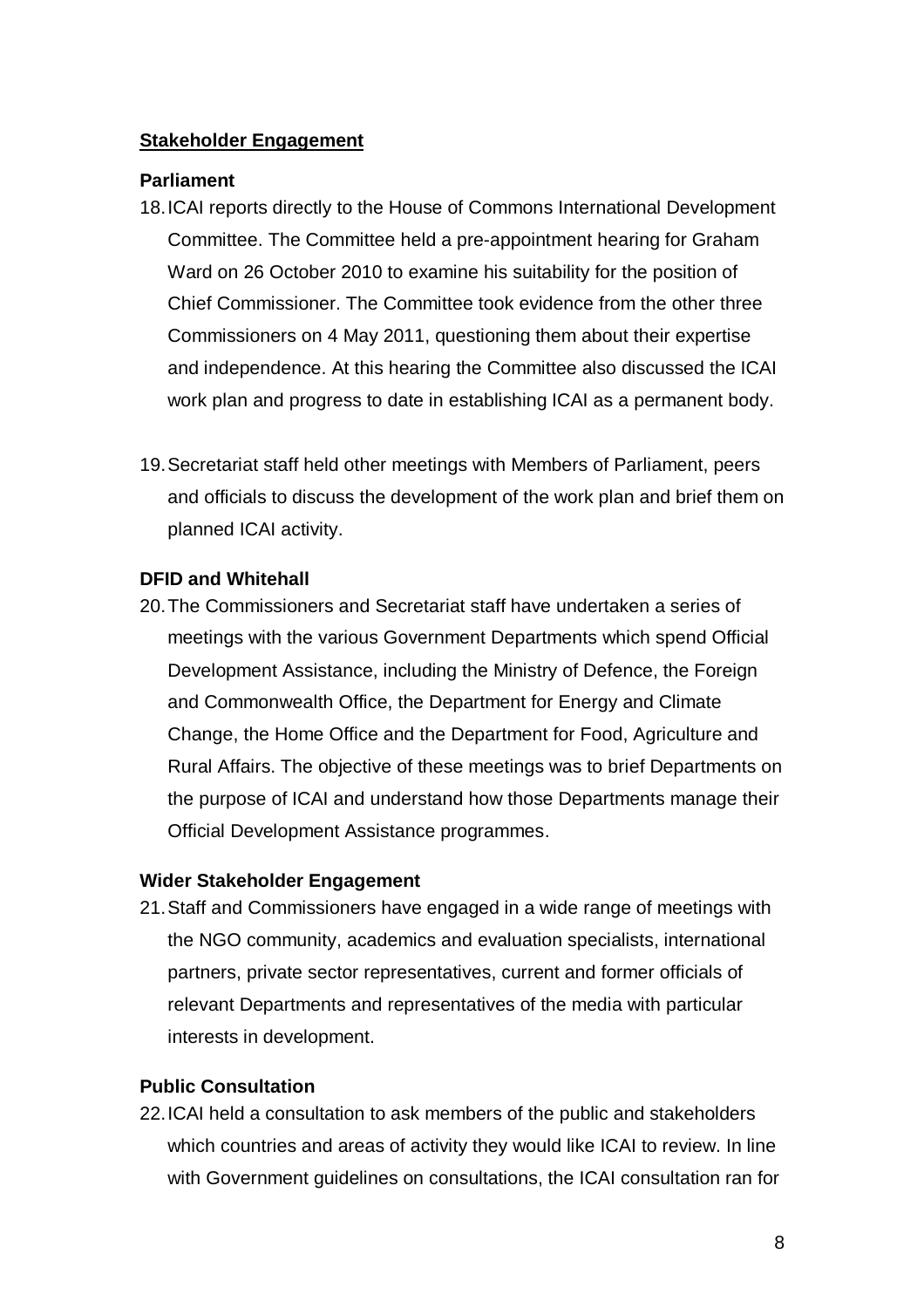twelve weeks from the 14th January to the 7th April 2011. The consultation was open to respondents living overseas as well as residents of the United Kingdom.

- 23.The total number of responses to the public consultation was 310. In addition, one organisation (A4ID) submitted a document with 35 of their members' responses to the consultation. As part of the consultation process ICAI also met with officials for DFID and other Government Departments, National Audit Office officials, former members of the Independent Advisory Committee for Development Impact, parliamentarians and other stakeholders including the Overseas Development Institute, the Institute for Development Studies and NGOs.
- 24.The response to the consultation was published as part of the ICAI work plan and can be found on the ICAI website - www.independent.gov.uk/icai.

#### **Work Plan**

25. The work plan itself<sup>4</sup> sets out the reports we envisage initiating over the next three years. In it, we describe how we have used four criteria – coverage, materiality, risk and interest – to help us to select which programmes to examine, thereby allowing us to do justice to the breadth and complexity of UK aid expenditure. The combination of a fixed, or "core" component and a "flex" component for each year enables us to set a clear direction for our work while giving us the flexibility to respond to emerging topical issues or requests from the International Development Committee or other stakeholders.

#### **Activities**

#### **Board Meetings**

26.ICAI held three Board meetings during the shadow phase, at which we discussed a range of issues, including the values by which we should work

 4 The work plan is available at: http://icai.independent.gov.uk/2011/05/12/independent-commission-foraid-impact-publishes-three-year-work-plan/ . In it, we set out sub-criteria under each of the four criteria to show how we intend to balance these factors in our consideration of where to examine ODA expenditure.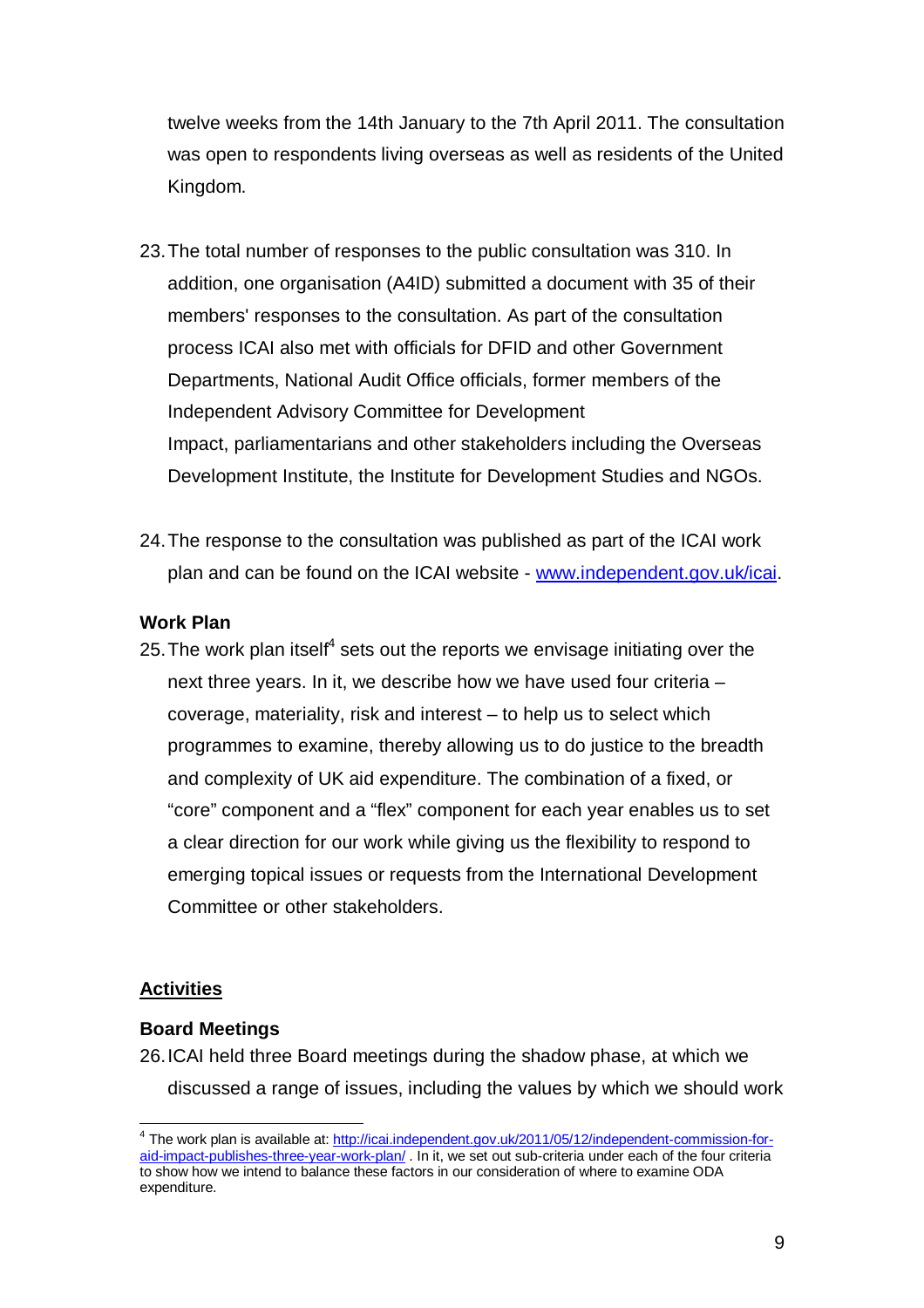and the likely scope of our reports. Minutes from these Board meetings have been posted on the ICAI website.

#### **Launch**

27.ICAI was formally launched on 12 May 2011. The event took place in Portcullis House within the Palace of Westminster and was chaired by the Rt Hon Malcolm Bruce MP, who hosted around 70 guests. The Secretary of State for International Development and the Chief Commissioner formally launched ICAI by signing the Framework Agreement and Memorandum of Understanding and then set out their views on how ICAI would operate. A lively question and answer session followed, with many speakers welcoming ICAI's establishment and posing challenges for future work.

#### **Commissioners' Induction**

- 28.DFID organised three induction sessions for Commissioners to bring them up to speed with the work of the Department. These inductions involved senior management, programme officials, representatives from Country Offices and staff from other Departments with responsibility for Official Development Assistance. Induction into key areas of development will continue into the permanent phase. Topics covered to date include:
	- Regional programmes
	- The European Union
	- Corporate Performance
	- Climate Change
	- Health
	- Education
	- Anti-Corruption Work
	- International and Policy Work
	- Civil Society Organisations
	- The work of the Evaluation Department
	- International Financial Institutions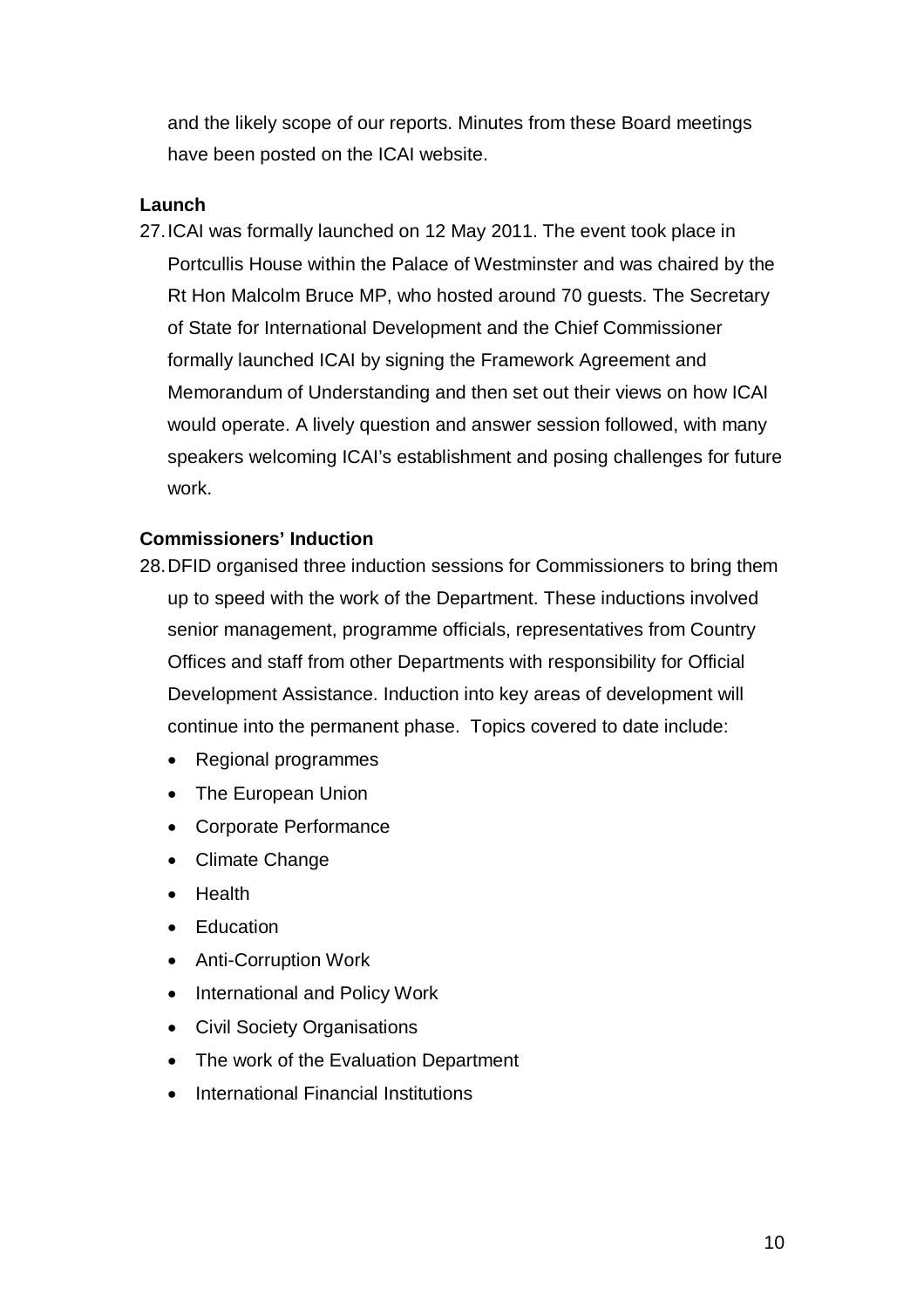- 29.Shortly after the shadow period, but worth noting, Commissioners visited Sierra Leone to gain an insight into the running of a Country Office in a recipient country with recognised stability, governance and capacity challenges. This visit took place from  $15<sup>th</sup>$  to  $20<sup>th</sup>$  May, immediately following ICAI's launch.
- 30.Commissioners met representatives of the Government of Sierra Leone, DFID staff members, representatives of other donors, civil society organisations, delivery partners and recipients in five full days of meetings, visits, roundtables and discussions. Commissioners held meetings in three of the four regions and spent one night in a rural village, visiting a primary school and meeting representatives of the community.
- 31.Each day was focused on a thematic area of activity, as follows:
	- Day 1 included **introductory meetings** with DFID and Foreign and Commonwealth Office staff, international NGOs and the Sierra Leone Minister of Finance.
	- Day 2 provided an insight into **anti-corruption activity**, starting with presentations from the Anti-Corruption Commissioner and his staff and continuing with meetings with NGOs engaged in this field and representatives of multilateral donors.
	- Day 3 was designed to highlight activity in the **health sector** and included discussions with UNICEF and the civil society "Health for All Coalition" before a visit to Makeni Government Hospital and meetings with medical and administrative staff and patients and a tour of hospital facilities. We spent the night in a traditional village, meeting residents and familiarising ourselves with their way of life.
	- Day 4 started with a visit to a local primary school but focused mostly on **access to justice** programmes. This included visits to courts and a local prison and meetings with court officials, civil society representatives, police officials and traditional rulers.
	- Day 5 highlighted preparations for the forthcoming **elections** and included meetings with the National Election Commission,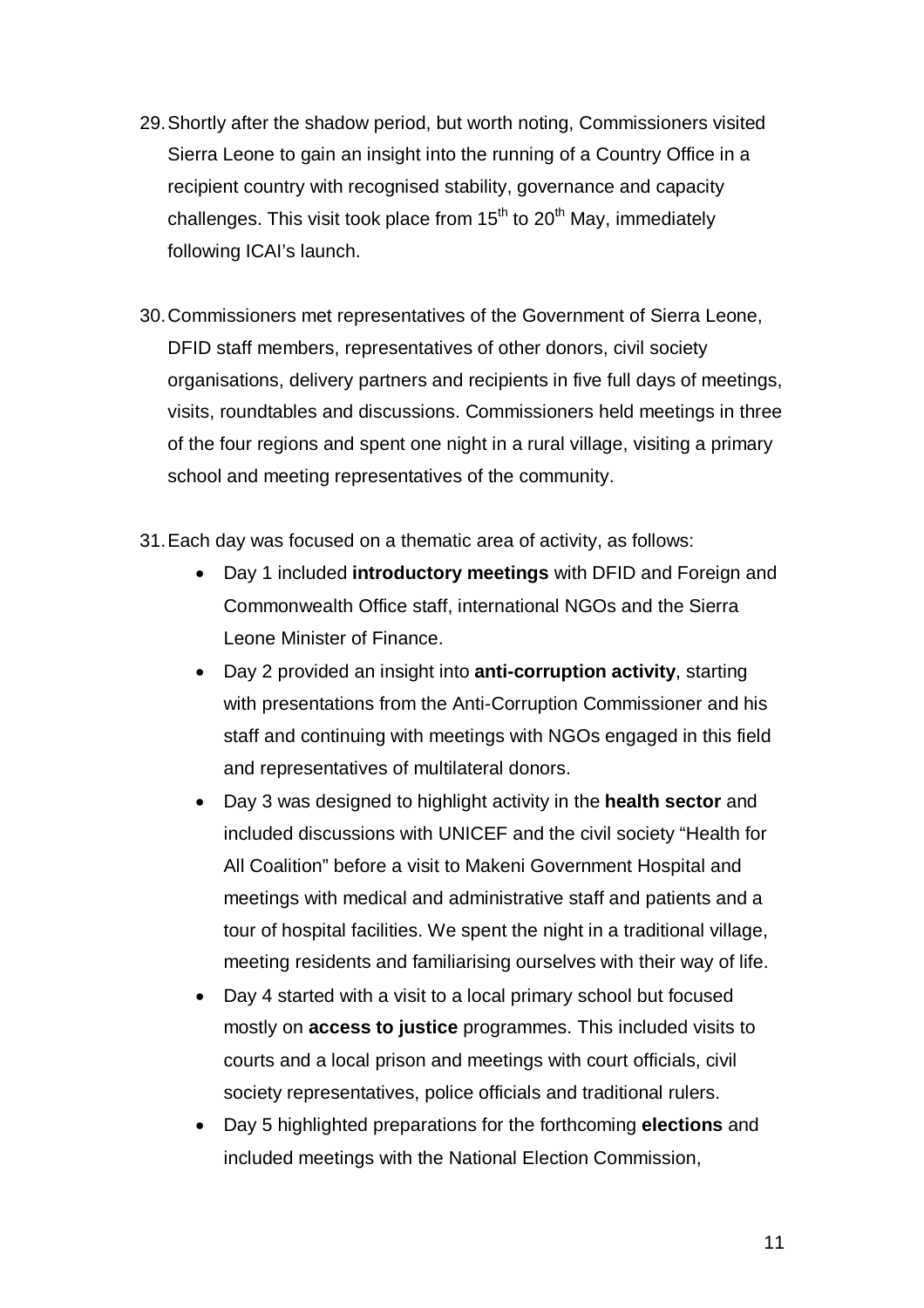representatives of various United Nations bodies and the National Elections Watch – the coordinating body for civil society involvement in the elections.

#### **Next Steps**

- 32.We will work closely with the International Development Committee to ensure that we play a complementary and supportive role to their scrutiny of development expenditure.
- 33.Our immediate challenge is to build an effective relationship with our contractor and start delivering the reports set out in our work plan. We will continue to build on existing relationships with Government Departments, international partners, academics and non-governmental organisations to further inform our knowledge of the sector.
- 34.As stipulated in the Framework Agreement, we will shortly publish our first Corporate Plan and budget, which will cover the coming year.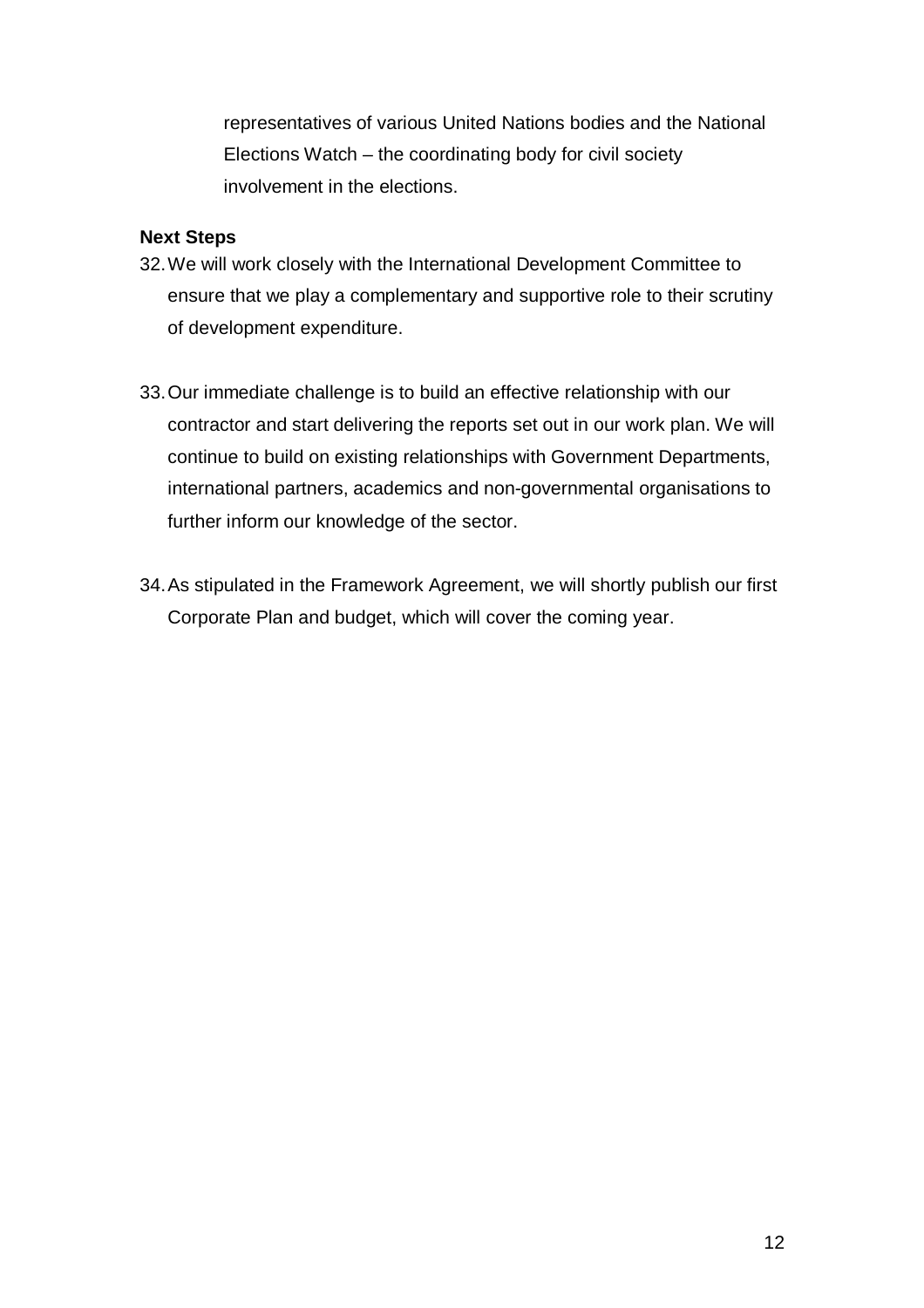# **Expenditure**

#### **Expenditure Arrangements**

35.Overall expenditure settled during the shadow period is set out at Figure 1. Expenditure accrued but not yet settled is set out at Figure 2. Data in Figure 2 are estimates but, adding the two sets of expenditure together, we expect the overall costs of ICAI's shadow period to be about £167,000. This compares favourably with the original budget of £277,500 (for the financial year 2010-11), although this estimate was revised downwards at various points during the shadow phase. The two main reasons for the favourable variance are that Commissioners claimed for fewer days than envisaged and the synthesis study was considerably cheaper than estimated.

| <b>Item</b>                                 | Cost (£) |
|---------------------------------------------|----------|
| Secretariat                                 | 91,020   |
| Commissioners                               | 23,000   |
| ICAI Commissioners - Office of the          | 10,110   |
| <b>Commissioner for Public Appointments</b> |          |
| Process                                     |          |
| Accommodation                               | 8,060    |
| <b>Synthesis Study</b>                      | 7,750    |
| <b>Website Support</b>                      | 1,560    |
| <b>IT Services</b>                          | 550      |
| <b>TOTAL</b>                                | 142,050  |

#### **Figure 1: ICAI shadow period expenditure settled**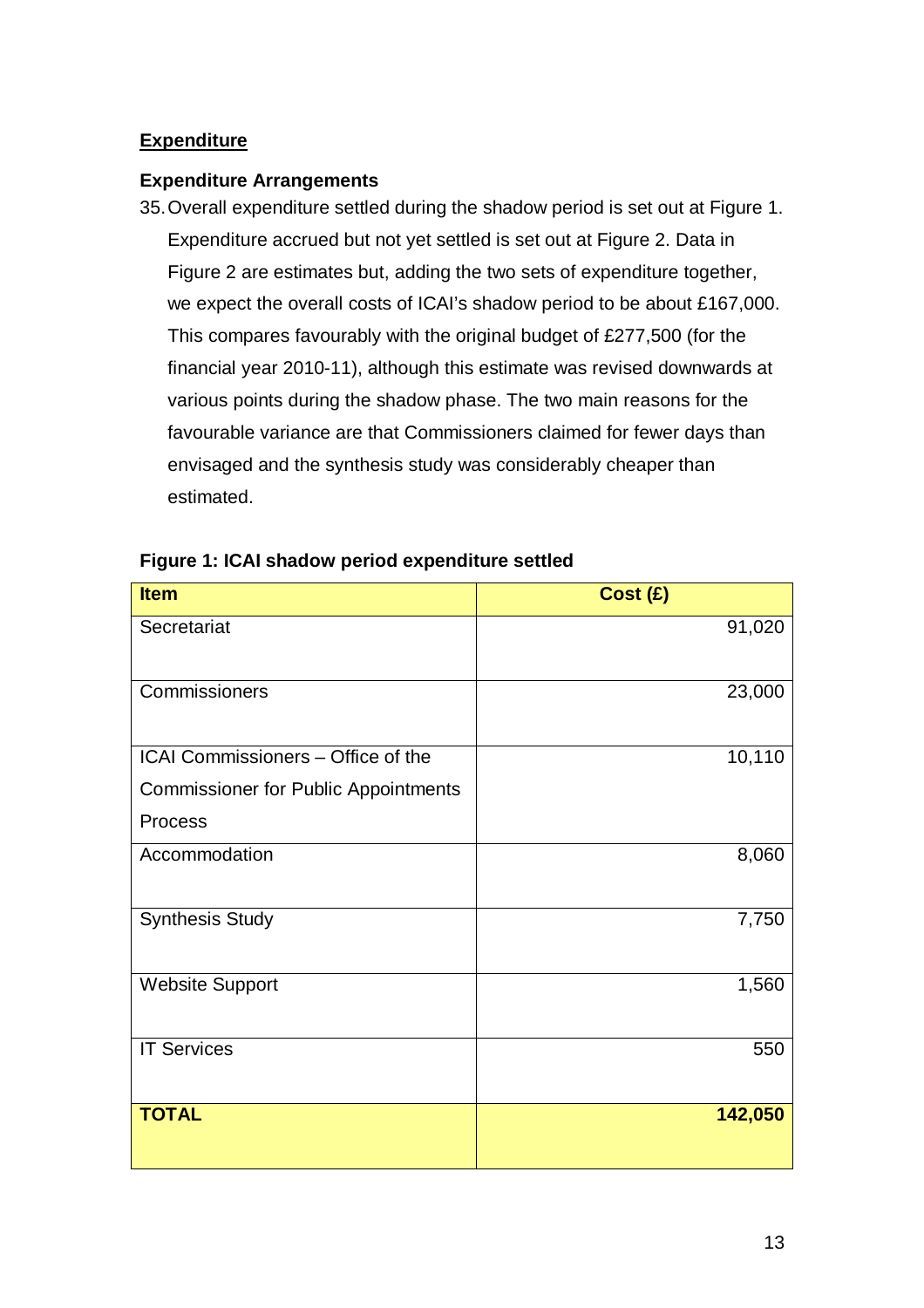# **Figure 2: Estimate of ICAI expenditure relating to shadow period not yet settled**

| <b>Item</b>   | Cost (£) |
|---------------|----------|
| Secretariat   | 11,700   |
| Commissioners | 9,900    |
| Accommodation | 3,500    |
| <b>TOTAL</b>  | 25,100   |

# **Commissioners and Secretariat Staff**

- 36.Staff costs include salaries for three members of Secretariat staff and travel costs for official travel to DFID's Abercrombie House office in East Kilbride, a meeting of the OECD Development Assistance Committee Evaluation Network in Paris and visits to DFID Country Offices in Nepal and Sierra Leone.<sup>5</sup> Tickets for all rail and air travel were economy class and no claims have been made for taxis, either in the UK or overseas.
- 37.Commissioner costs include honoraria payments to both the Chief Commissioner and the other Commissioners during the shadow period and travel costs for official travel to DFID's Country Office in Sierra Leone and from overseas to the United Kingdom to attend ICAI events. As above, all tickets were economy class and no claims have been made for taxis, either in the UK or overseas.
- 38.Initial estimates from DFID allocated 35-40 days per year for the Chief Commissioner and 20-25 days for the other Commissioners. In the light of experience gained during the shadow period, it has been agreed to increase the number of days for which Commissioners can claim to a maximum of 65 and 40 respectively.

 5 Costs for Sierra Leone only cover flights, which were booked during the shadow period. The visit itself took place after the end of the shadow period, so other costs will be captured in our next annual report.